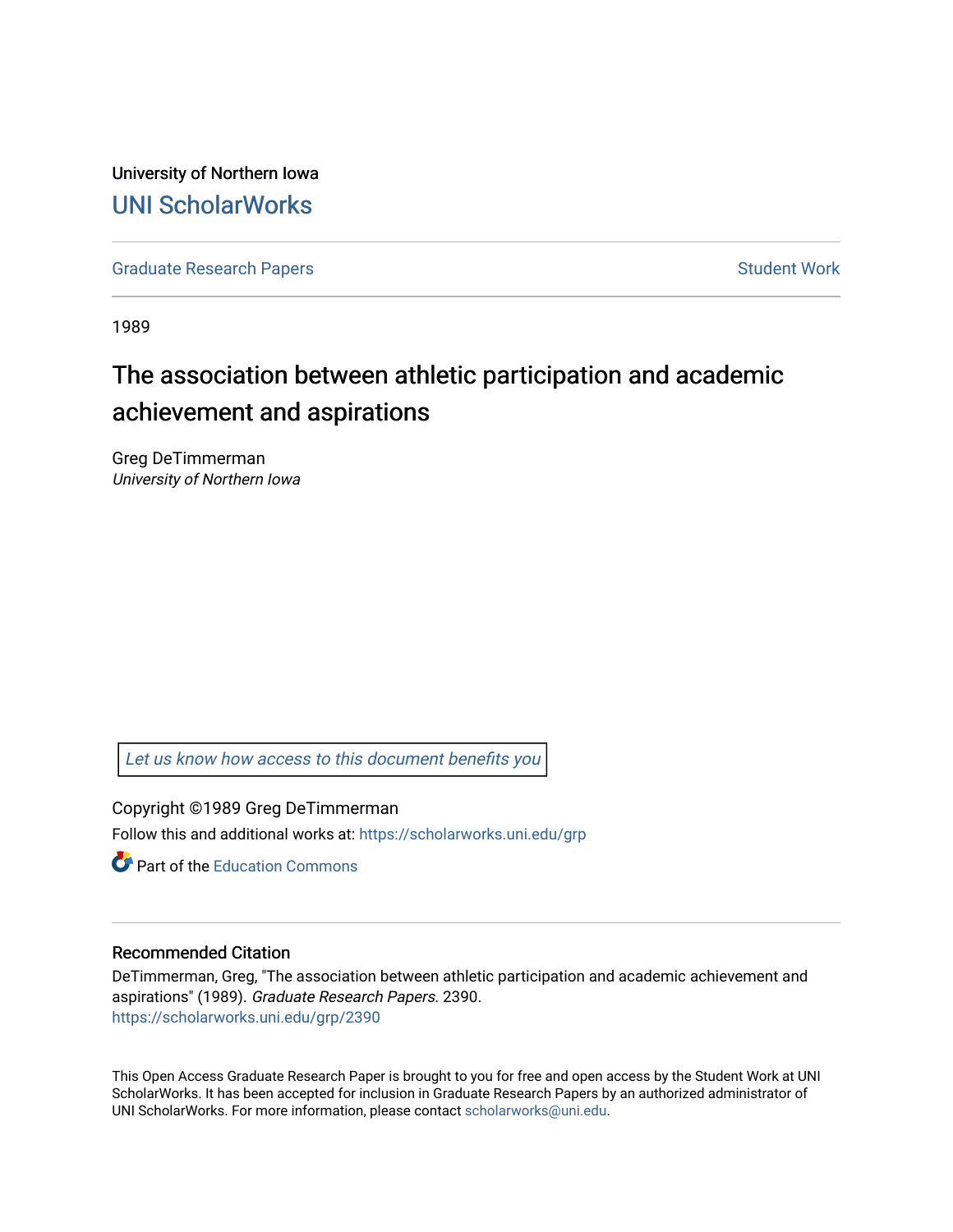### The association between athletic participation and academic achievement and aspirations

### Abstract

Interscholastic sports have become accepted in most quarters as an intergral [sic] part of our educational system in America. It has come to be referred to as co-curricular rather than as extra-curricular and many benefits have been attributed to athletic participation. Among these are sportsmanship, discipline, cooperation, persistence, competition, character and moral development.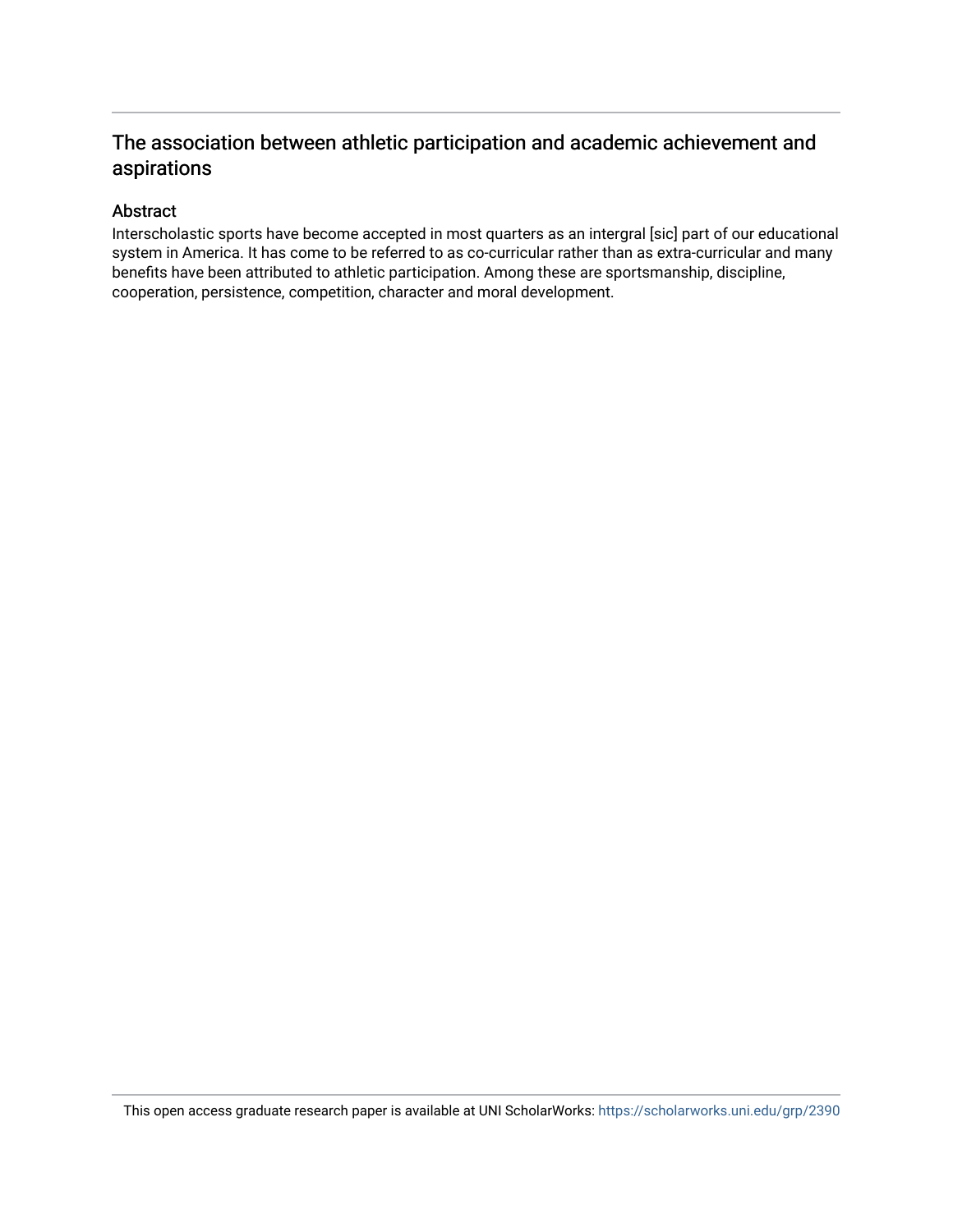## THE ASSOCIATION BETWEEN ATHLETIC PARTICIPATION AND ACADEMIC ACHIEVEMENT AND ASPIRATIONS

A Research Paper

Presented to

The Department of Educational Administration

and Counseling

University of Northern Iowa

In Partial Fulfillment of the Requirements for the **Degree**  Master of Arts in Education

> by Greg DeTimmerman May. 1988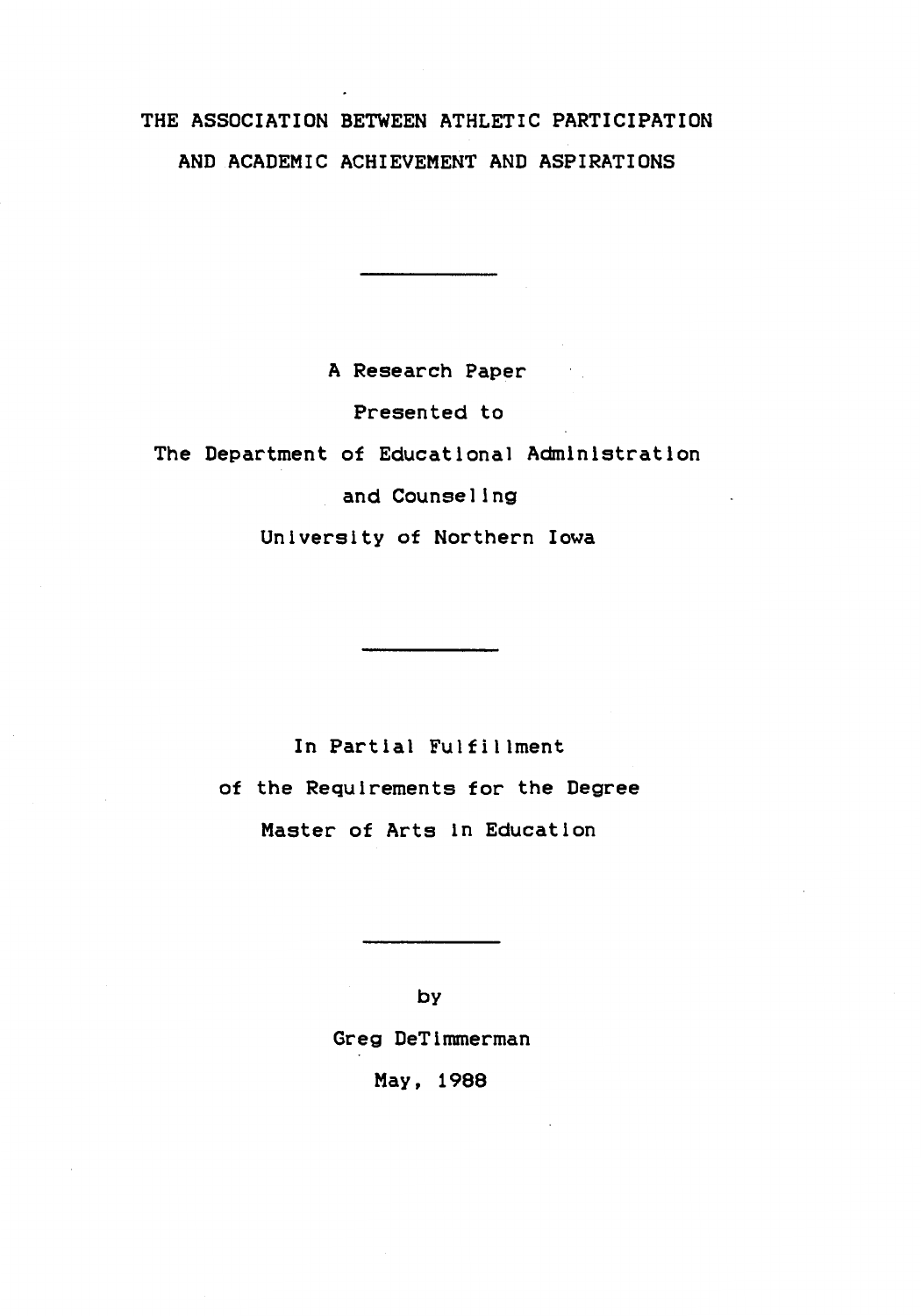This Research Paper by: Greg DeTimmerman

Entitled: The Association Between Athletic Participation And Academic Achievement and Aspirations

has been approved as meeting the research paper requirment for the Degree of Master of Arts (or Master of Arts in Education).

Robert H. Decker

March 29, 1989

Adviser/Director of Research Paper

March 29, 1989

James E. Albrecht

Second Reader of Research Paper

March 30, 1909

Dale R. Jackson

Head, Department/of Educational Administration and Counseling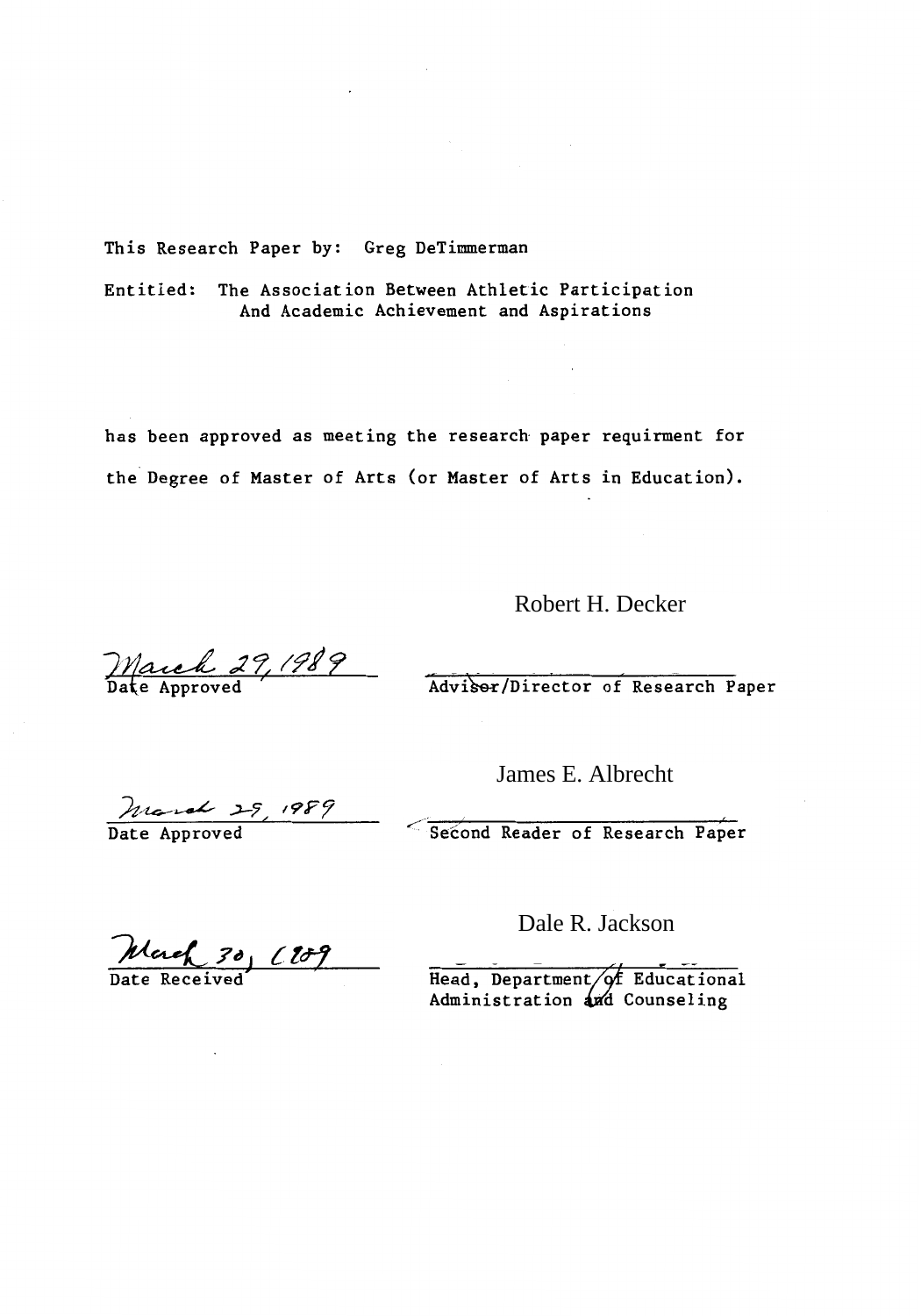Interscholastic sports have become accepted in most quarters as an lntergral part of our educational system in America. It has come to be referred to as co-curricular rather than as extra-curricular and many benefits have been attributed to athletic participation. Among these are sportsmanship, discipline, cooperation, persistence, competition, character and moral development.

Athletics have also come under criticism. Does the great amount of time, effort, and money devoted to athletics in most of the nation's high schools interfere with the main responsibility of our education system, namely to educate our students? Do student-athletes achieve less than their nonparticipant counterparts? Are non-athletic participants more likely to finish high school and go on to college? These questions focus attention on the effect of athletic participation on academic orientation.

The purpose of this investigation was to ascertain the relation of athletic participation to the academic achievement and educational aspirations of student-athletes.

Prior to 1960, very few research studies seem to have been conducted in regards to the role of athletics in high schools. In 1961, James S. Coleman wrote a

 $\mathbf{I}$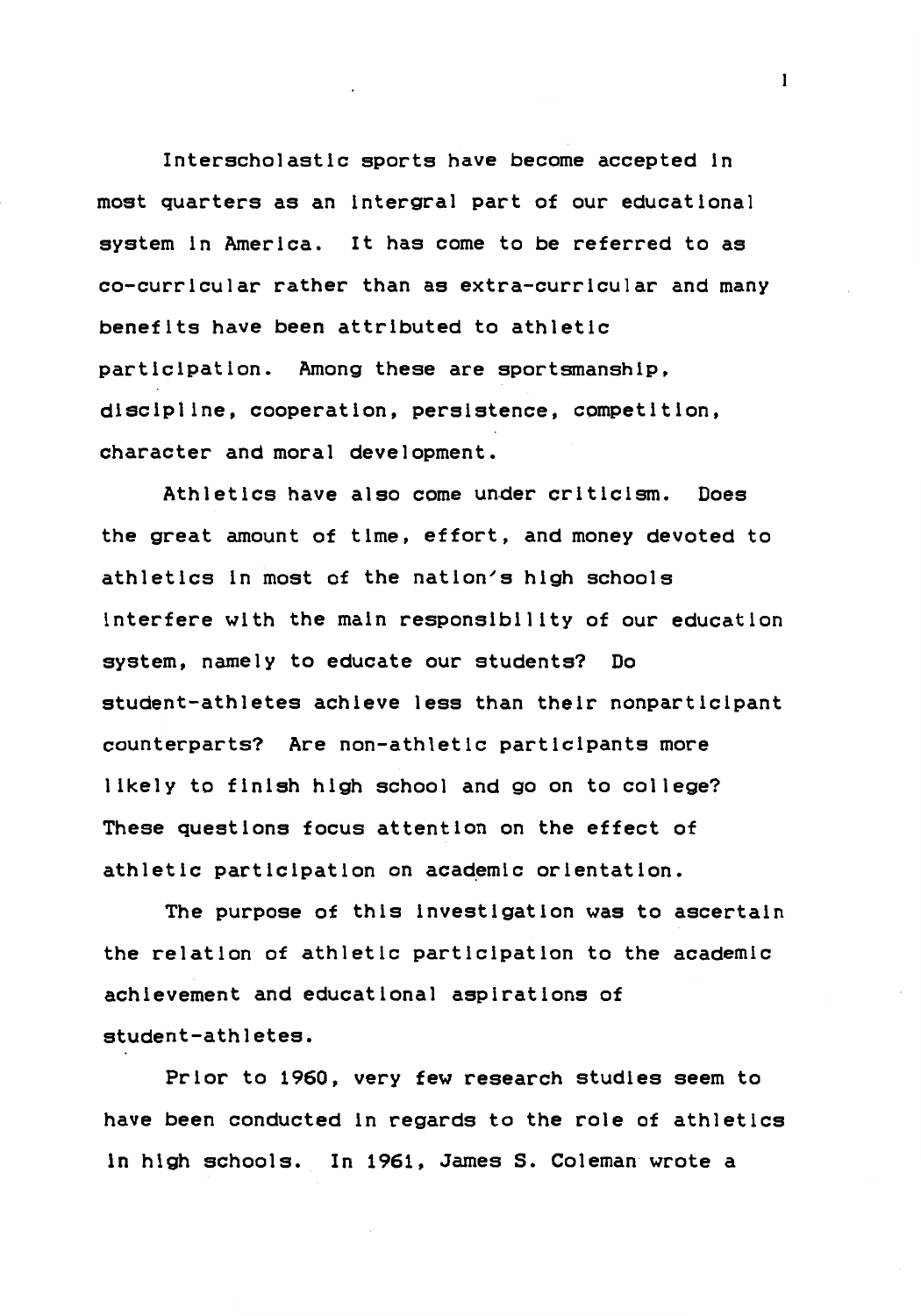book called The Adolescent Society ln which he made a comprehensive study of the American educational system. Since his research was published, a considerable amount of research has been done in this area.

Coleman maintained that participation in athletics was detrimental to scholastic pursuits. He reasoned that students expended so much time and energy on athletics, that academics were slighted. However, other studies have provided evidence that student athletes tend to get better grades (Eidsmoe, 1963; Schafer & Armer, 1968; Soltz, 1986) and have higher educational aspirations <Rehberg & 'Schafer, 1968; Spreitzer & Pugh, 1973; Spady, 1970; Otto, 1975; Otto & Alwin, 1977; Snyder & Spreitzer, 1977; Landers, Feltz, Obermeier, & Brouse, 1978).

Even Coleman's research, which suggested that athletic participation detracts from academic pursuits, presented evidence to the contrary. A review of Coleman's (1961) research revealed that the top athletes in six of the ten schools surveyed had higher grade point averages <GPA> than the male student body as a whole.

Eidsmoe (1964> compared the scholastic averages of 168 participants in the 1960 Iowa Boys' Substate Basketball Tournament with all the members of the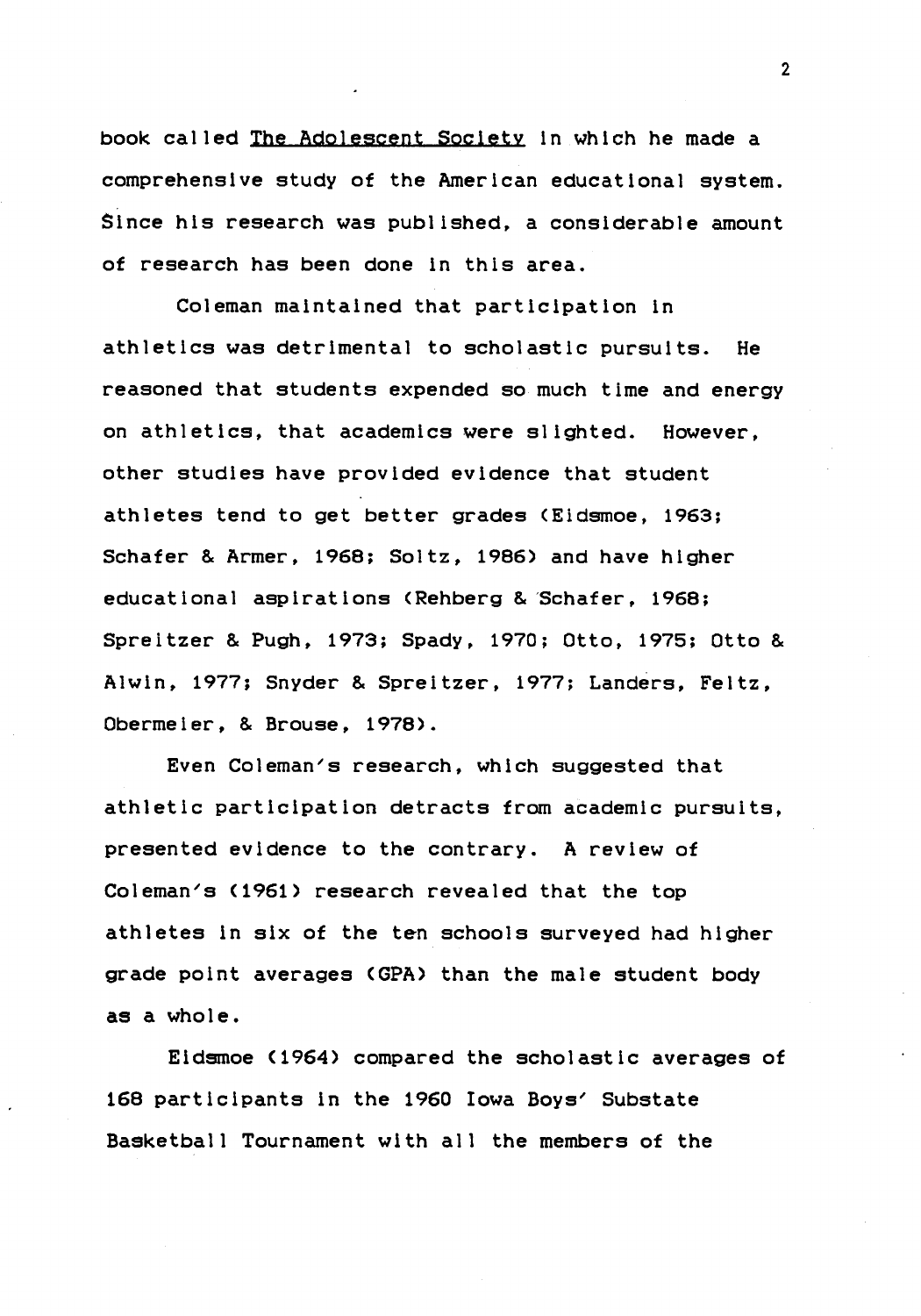classes in which these players were enrolled. The GPA for the basketball players was 2.56 compared to  $2.18$ for all others. Two years later, Eidsmoe conducted a similar study of 592 football players which found that the student athletes compiled a GPA of 2.52 compared to an average of 2.08 for non-athletes.

Schafer and Armer (1968) examined the grades of 585 boys in two midwestern high schools in a study that found that student athletes had a GPA of 2.35 compared to a GPA of 1.83 for the rest of the sample. This study also adjusted the results for four relevant variables: father's occupation, measured intelligence. curriculum type, and previous GPA. The data still showed a slightly higher GPA for the student athletes, 2.35 as compared to 2.24 for the non-athletes.

The National Federation of State High School Associations (1987) has reported the findings of two recent studies which have documented the relation between athletic participation and higher grades. The Minnesota State High School League conducted a survey involving more than 300 schools. The results showed that the grade-point average of student-athletes was 2.84 while the overall average was  $2.68$ . A similar study conducted by the Iowa High School Athletic Association showed that students who do not participate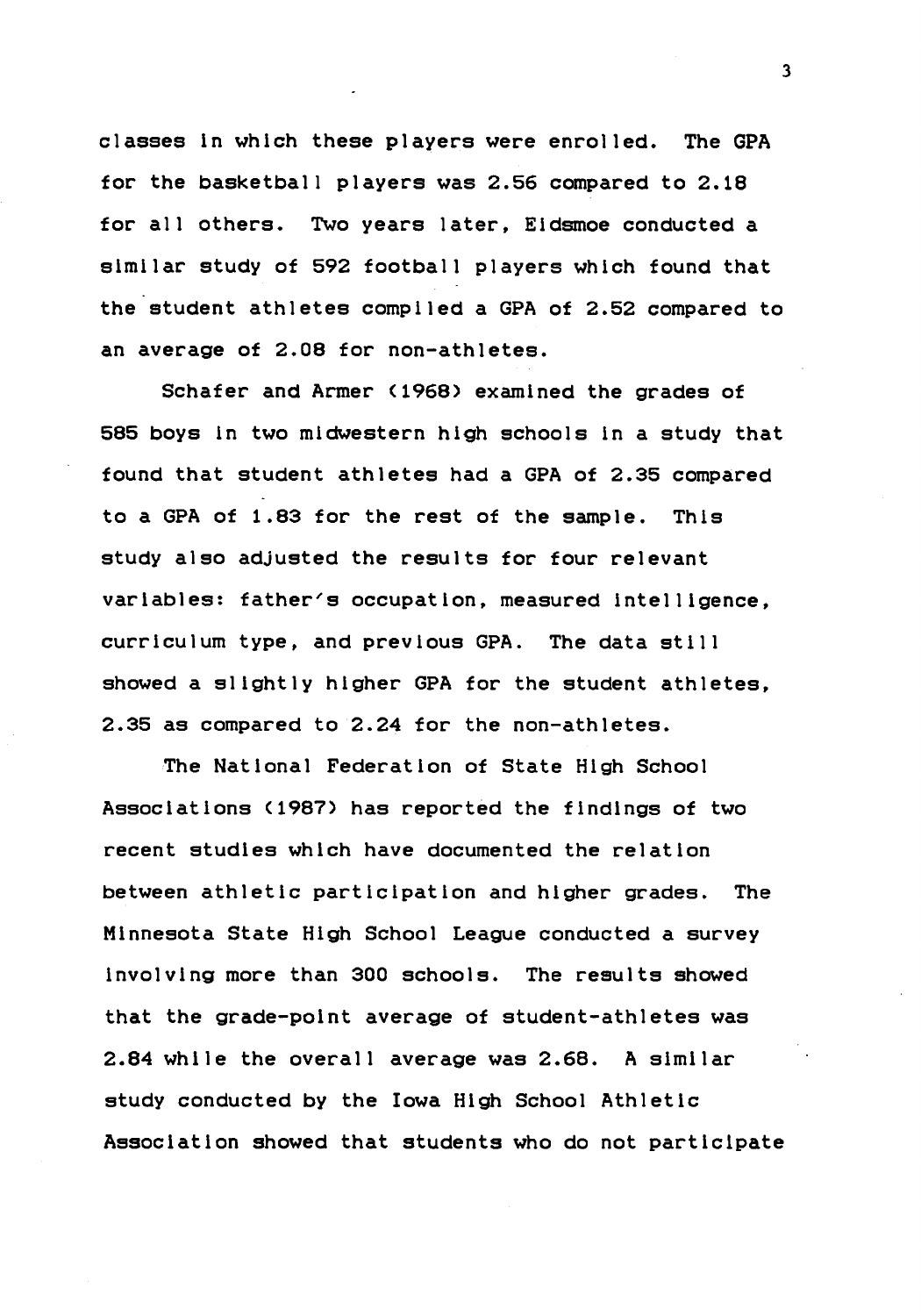ln sports average 2.39 while partlclpants ln one sport average 2.61, and those involved in two sports average **2.82.** 

Research conducted by Soltz (1986) further supports these findings. This study compared over 1500 student athletes with over 4500 students who did not participate in athletics. Interscholastic team members had an average GPA of 2.67 compared to an average of 2.12 for nonparticipating students.

The data from these research studies seem to argue strongly that partlcipagtlon in sports ls associated with greater academic performance. There ls not, however, complete consensus. Hauser and Lueptow (1978) used longitudinal ananlysls to examine the relation between student athletes and academic achievement in twenty Wisconsin high schools. The results of this study show that student athletes were better students to begin wlth, but lose a portion of their advantage during their years of athletic participation. These results support Coleman's conclusion that athletics detract from the academic program.

Nevertheless, the bulk of the evidence indicates that athletic participation does not result in lower GPAs for student athletes ln comparison to their nonparticipating classmates. In fact, student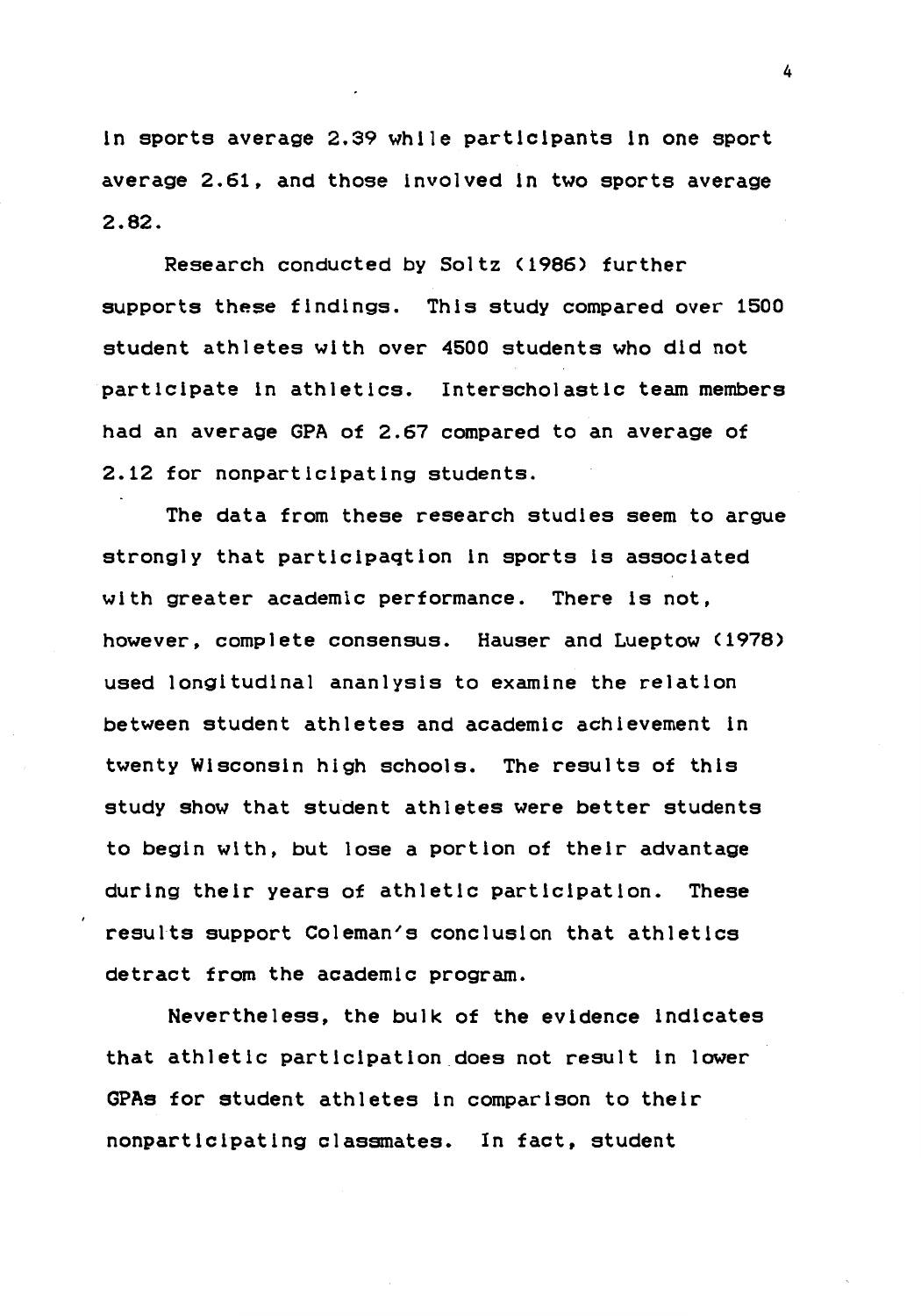athletes' GPAs appear to be quite higher than nonathletes.

Spady <1970) and Landers et al. (1978) concluded that athlete-only students were deficient in the academic skills necessary for college success. They used Scholastic Aptitude Test scores to compare athlete-only students with athlete-service activity participants and the second group had significantly higher scores. It should be noted that these two studies do not compare athletes with non-athletes, but rather with athlete-service activities participants.

Before the implementation of Title IX, few Interscholastic sports opportunities existed for adolescent females <Snyder & Spreitzer, 1977). This resulted in most studies investigating the relation of athletic participation with academics to include primarily males. Feltz & Weis <1984) examined what effect athletics have on the academic achievement of female high school students. The results of this study indicated that athletic participation without other forms of co-curricular activity was not detrimental to educational attainments of female athletes.

There does not seem to be a definitive answer to what relation existed between athletic participation and academic performance. Most of the research pointed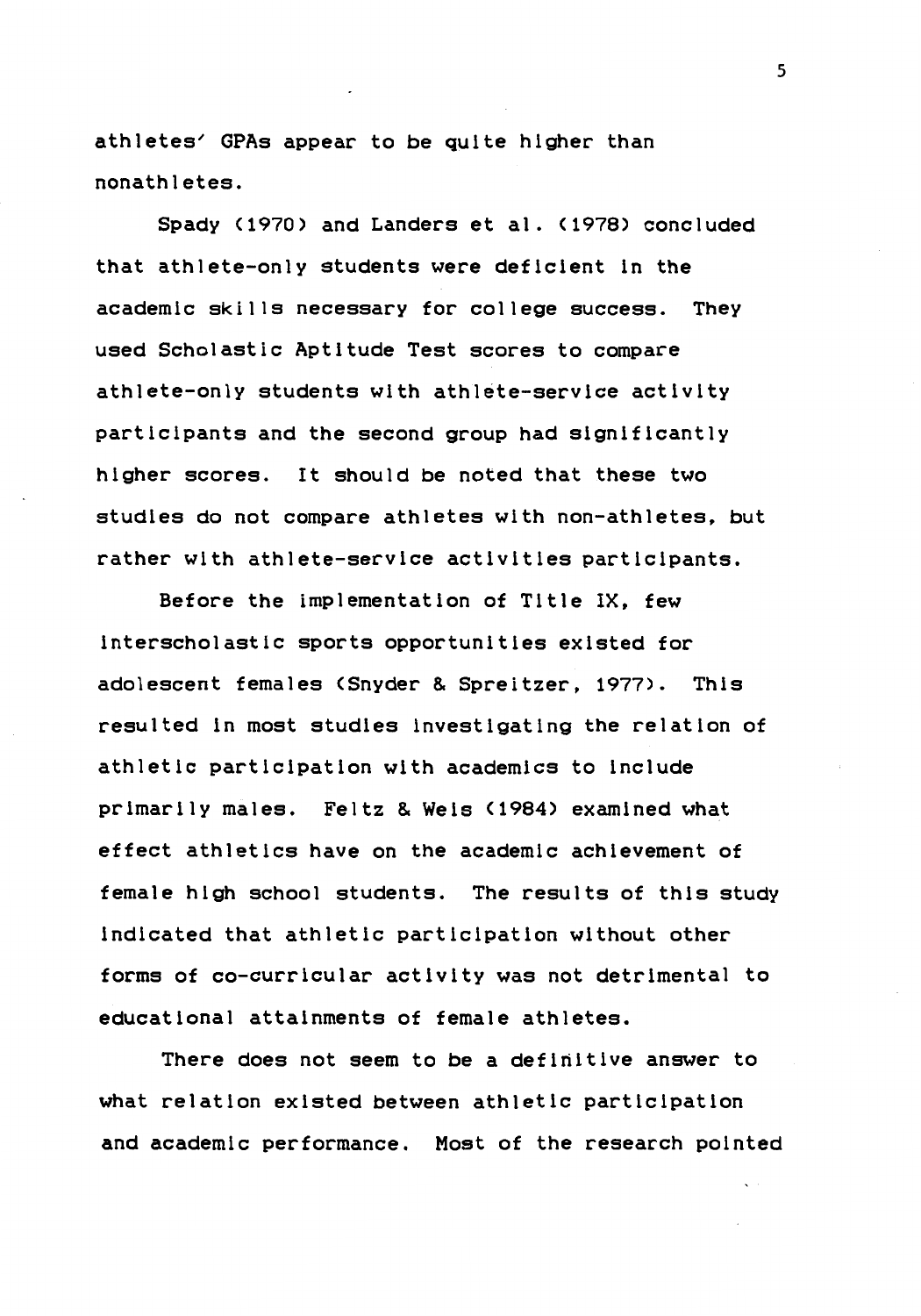to a positive correlation between these two variables. However, Hauser and Lueptow <1978), as reported earlier, present research that points to athletics having a deleterious effect on academic achievement.

The opinion about the relation between athletic participation and academic achievement may be divided, but there seems to be general agreement that athletic participation has a positive effect on student aspirations, especially on the desire to attend college. Coleman (1961> stated that the formation of aspirations ls affected by athletic participation. He found that the clearest and quickest way to become a member of the leading crowd was to participate in athletics and further that these "elites" more often intend to go to college than do others who are not part of the group.

Rehberg and Schafer <1968), using data from 785 male seniors from six urban Pennsylvania high schools, found that a greater proportion of student athletes than non-athletes expect to enroll in a four year college. This was found to be especially true of those boys not otherwise disposed toward college. In other words, those in the lower half of their graduating class, and those with low parental encouragement had received the greatest impact from athletic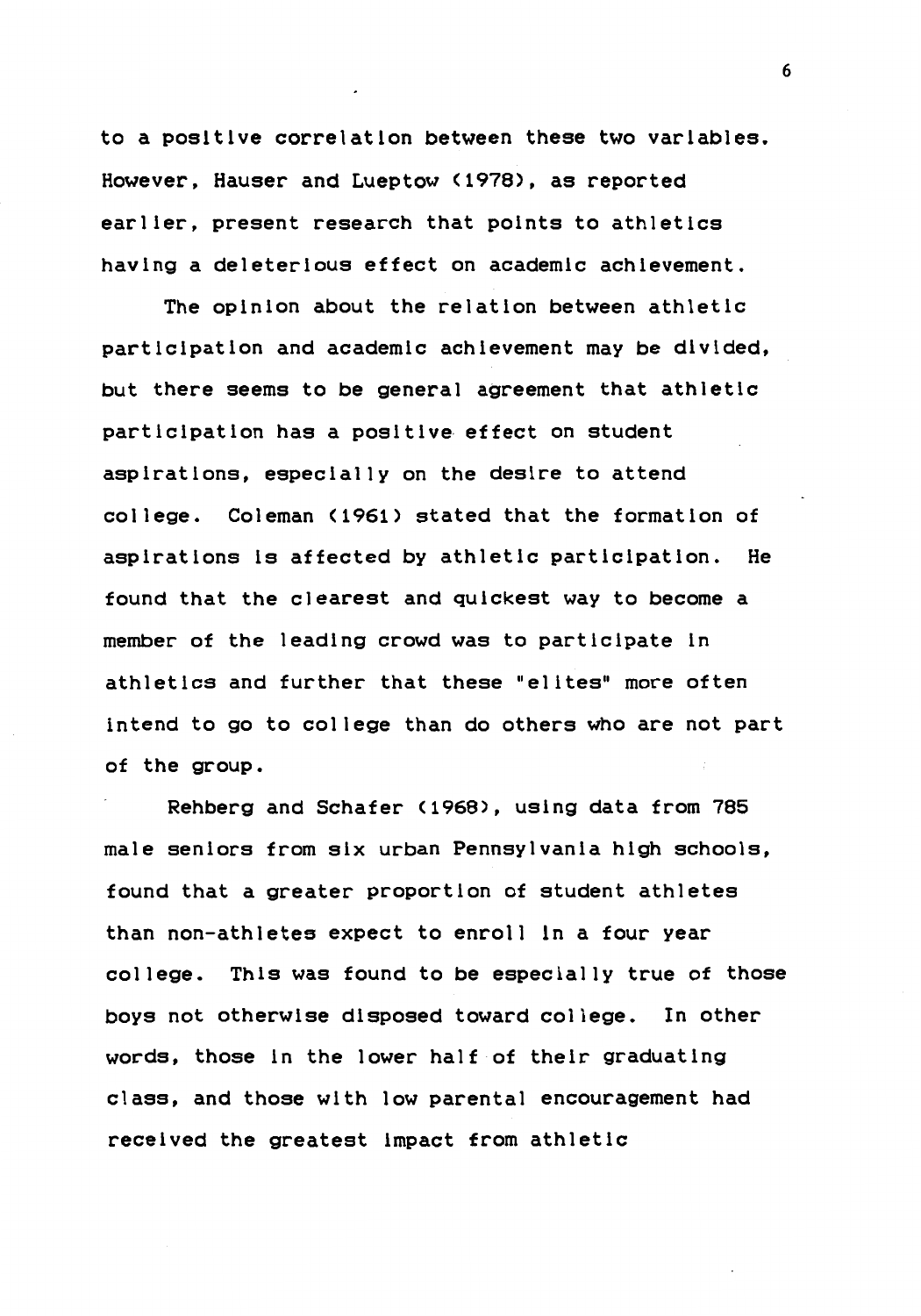participation ln terms of increased educational aspirations. In explaining this relation between sports participation and academic aspirations, Rehberg and Schafer (1968) offered these suggestions: (a) student athletes tend to achieve higher academically, Cb) as members of the leading crowd, student-athletes' aspirations are influenced by their peers, (c) student-athletes have a high level of self-esteem which influences their level of aspirations, (d) student-athletes receive better counseling and more encouragement from teachers and coaches, and Ce> some student-athletes desire to attend college in order to continue their athletic career.

In their replication and extension of Rehberg and Schafer's (1968> study, Spreitzer and Pugh (1973) introduced perceived peer status and school value climate as additional intervening variables between athletic involvement and educational expectations. Their results supported the earlier study. They further concluded that involvement in sports leads to high peer status which leads to a desire for more recognition by going to college. This relation ls affected by school value climate because it holds especially true in schools where athletic achievement was valued more highly than scholastic achievement.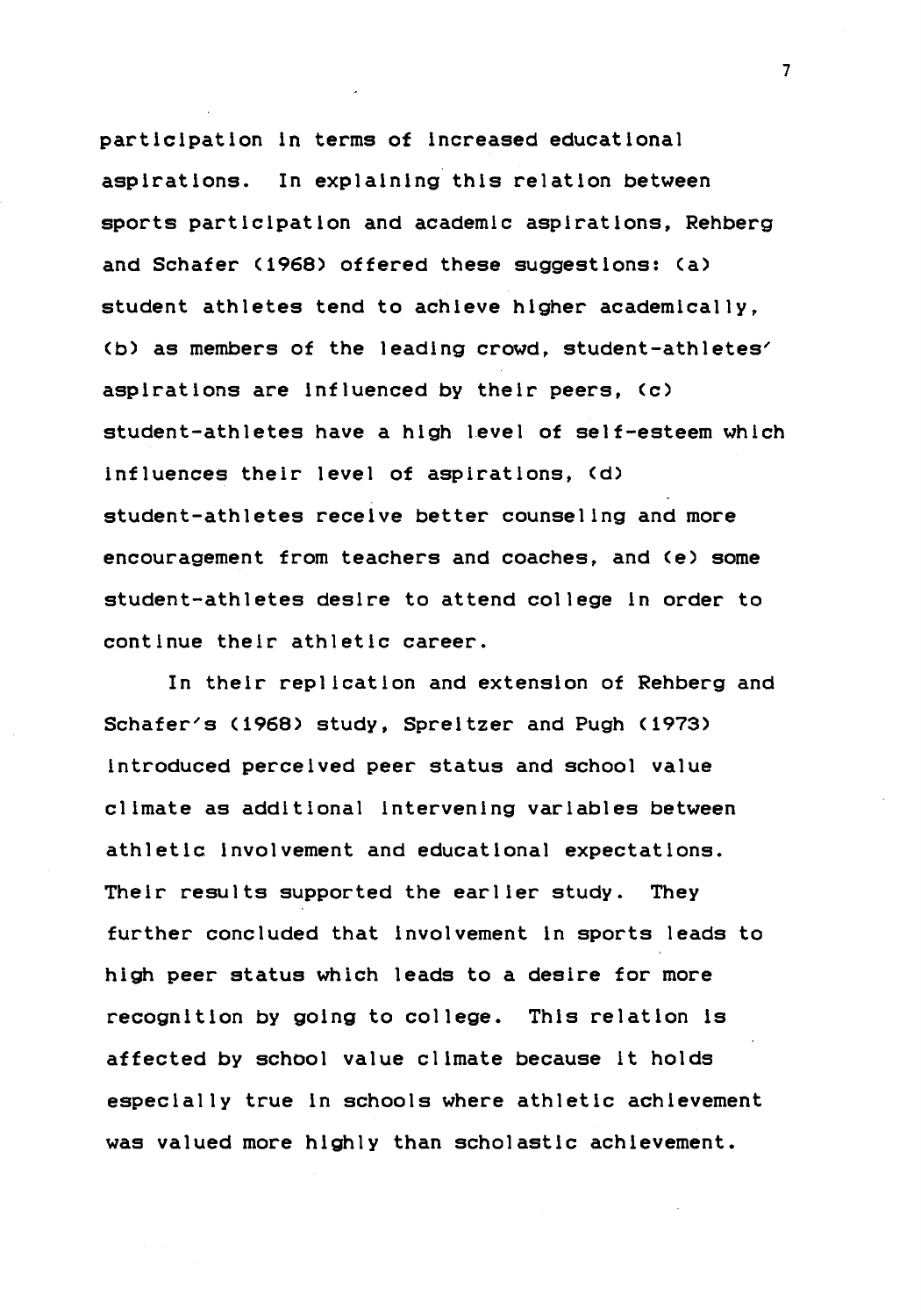Spady (1970) found that the student's role in the high school peer group had an important influence on educational aspirations. This was particularly true when attitudinal, financial, intellectual, and academic resources were low. A strong association between participation in extracurricular activities, especially athletics, and high status attainment was discovered. Spady suggested that students who were active in both athletics and other co-curriculars had the highest aspirations. This was due, it seems, to their popularity, which stimulates a desire for further recognition through college attendance.

A replication of Spady's (1970) study was done by Otto (1975). This research lended support to the earlier findings and evidence that co-curricular activities, including athletics, had a positive effect on the formation of educational aspiraions. This effect was found to be independent of influence from socioeconomic status, academic ability, and academic performance.

Otto and Alwin (1977) also found that participation in athletics had a positive effect on educational aspirations. However, they refuted Spady's (1970) and Spreitzer and Pugh (1973) contention that perceived peer status either mediated the effect or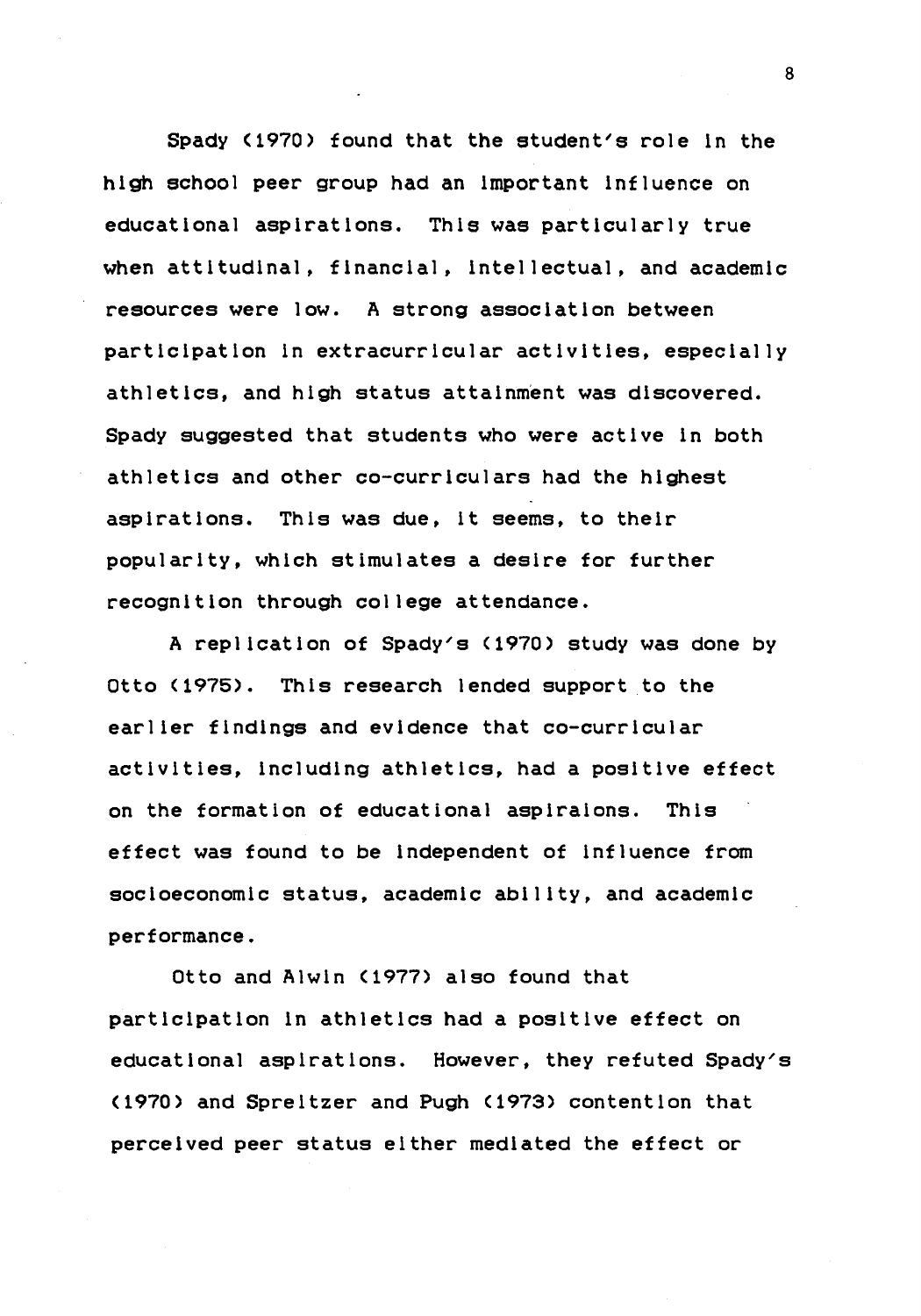independently accounted for variance in aspirations. They suggested three alternative explanations for the process: Ca> participation in athletics lead to the acquisition of "interpersonal skills" that can be utilized outside athletics, Cb) student athletes had increased visibility and were perceived as successful individuals, and Cc) through their'participation, student athletes established a network that was beneficial in establishing careers.

As females have become more involved in athletic participation, lt has become important to ascertain whether earlier findings for males on correlates of athletic involvement are applicable to females. Snyder and Spreitzer C1977) analyzed the relation between co-curricular participation and educational aspirations among high school girls. They found that the positive relation between athletic participation and academic aspirations among males was also present for females.

Results from another study by Landers, et al. C1978), supported the earlier work in regards to the positive relation between male athletes and educational aspirations. However, the results of the study were inconclusive ln examining the same variable for females.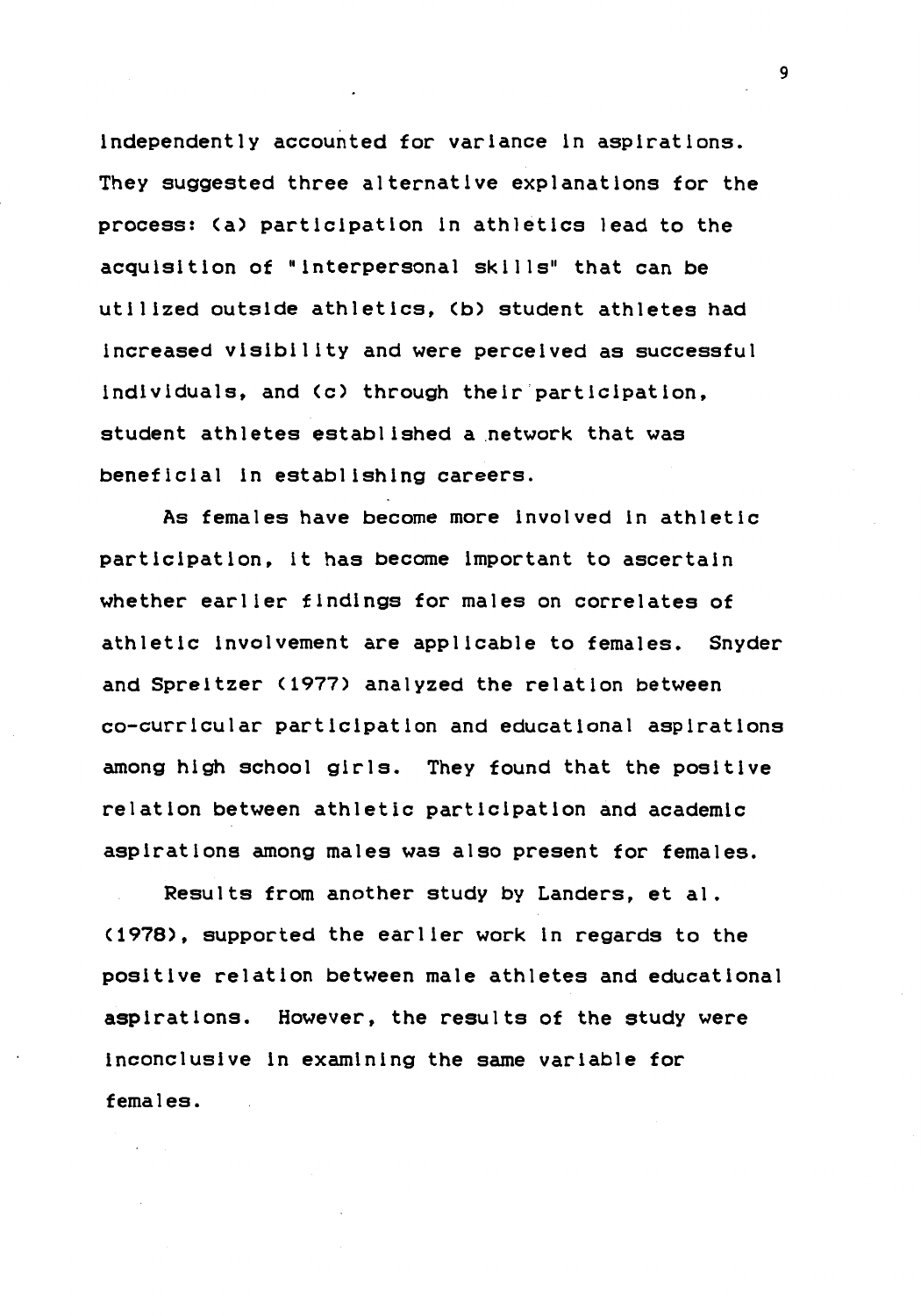This research also concluded that many students would not remain in school if not for the opportunity to participate in sports. This finding was supported by several studies reported in the IHSAA Actlvltes Report (1981).

In summary, it would appear that dichotomizing sports participation (involved/not involved) may not define athletic involvement fully. Time committment, extent of activity, and simultaneous participation in athletics and other co-curricular activites are other variables that need to be considered. More research should be done to adjust for the effect caused by socioeconomic status and higher beginning abilities. Other considerations that need further investigation include more research to determine the relevancy of earlier findings about male athletic participation to female participation. Finally, it is imperative that researchers conduct more longitudinal studies to determine whether these results invalidate or support the earlier work of Eismoe (1963>, Schafer and Armer (1968>, and those reported by the National Federation of State High School Associations (1987>.

With respect to the overall effect of student participation in athletics, it seems that Coleman's contention that athletics has a deleterious effect on

 $10<sup>°</sup>$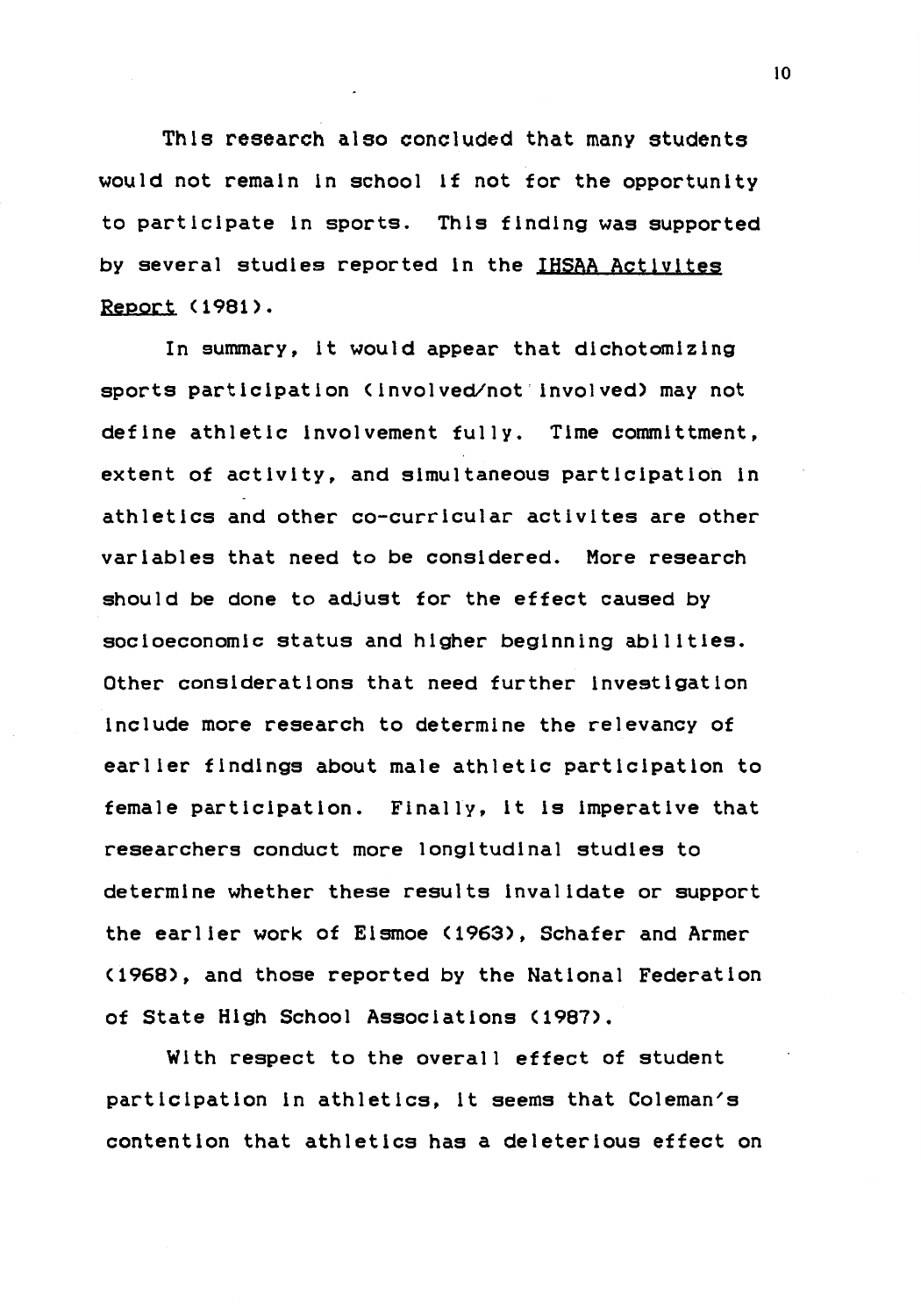academic pursuits has not been supported during the nearly three decades since he conducted his research. Although there is some controversy concerning the relation between athletic participation and academic achievement, the bulk of the research supports a positive correlation between these variables. Most of this research reveals that the GPA's of student athletes tend to be higher than those of non-athletes, indicating that participation in interscholastic athletics does not divert excessive amounts of energy away from the pursuit of primary educational objectives. The grades of student athletes with low socioeconomic backgrounds reflect a greater increase than those with higher socioeconomic backgrounds. Those student athletes who participated in a greater number of athletic activities did better than those less involved, further disputing earlier claims that athletic participation had a negative influence on academic achievement. Although there is compelling evidence that student athletes get better grades than do comparable non-athletes, a definitive explanation for cause and effect has not been established.

A positive relation between athletic participation and academic aspirations is clearly supported by educational research. Not only does interscholastic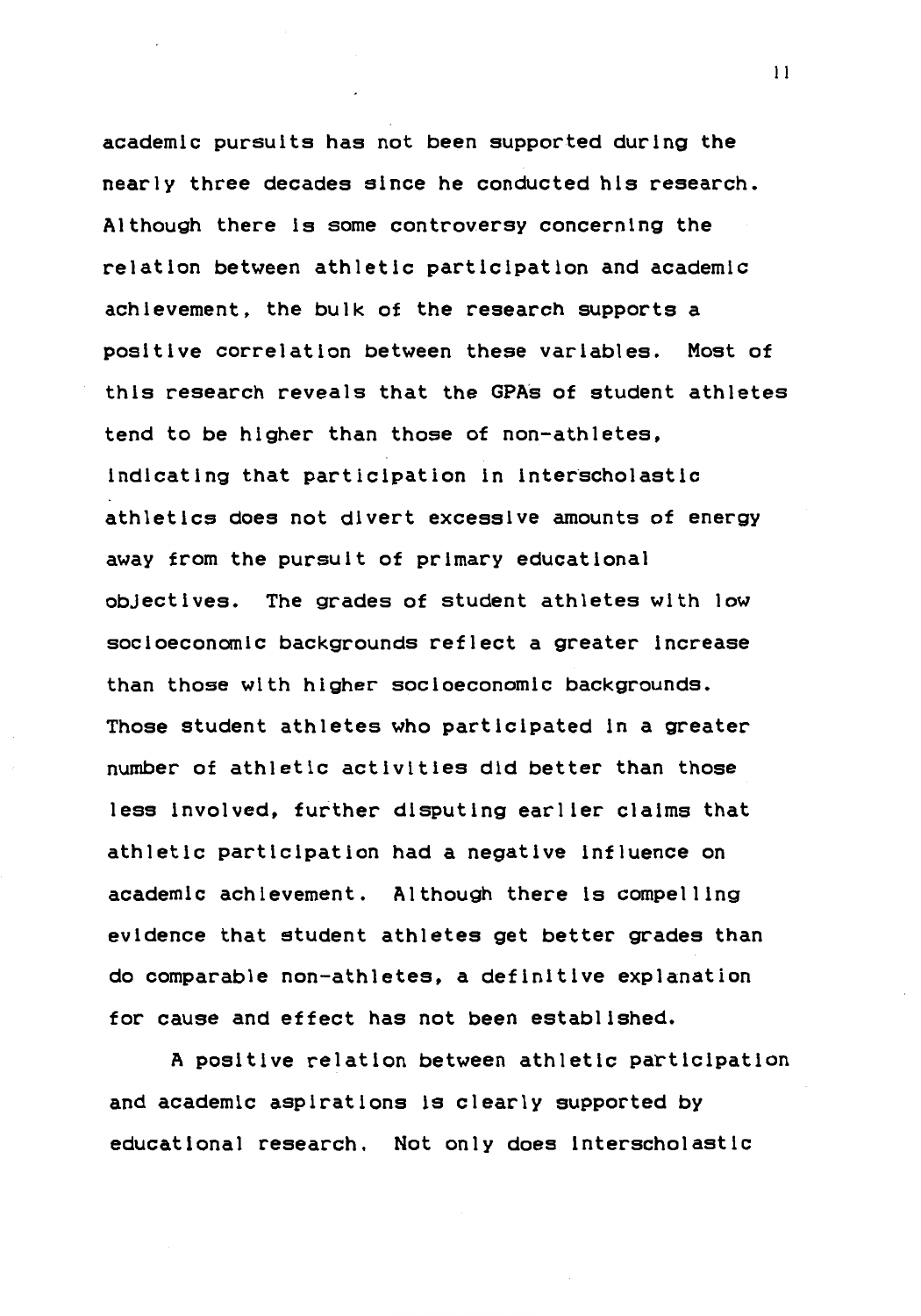athletic experience seem to promote higher aspirations for post high school education but also appears to increase the likelihood that the student athlete will complete high school in the first place. These observations are particularly true for student athletes who are least disposed toward completing high school and attending college.

The criticism leveled at interscholastic athletic participation concerning academic achievement and aspirations ls unfounded in educational research. Although a causative effect between these variables has not been established, the net effect of athletic participation on academic orientations appears to be supportive rather than detrimental.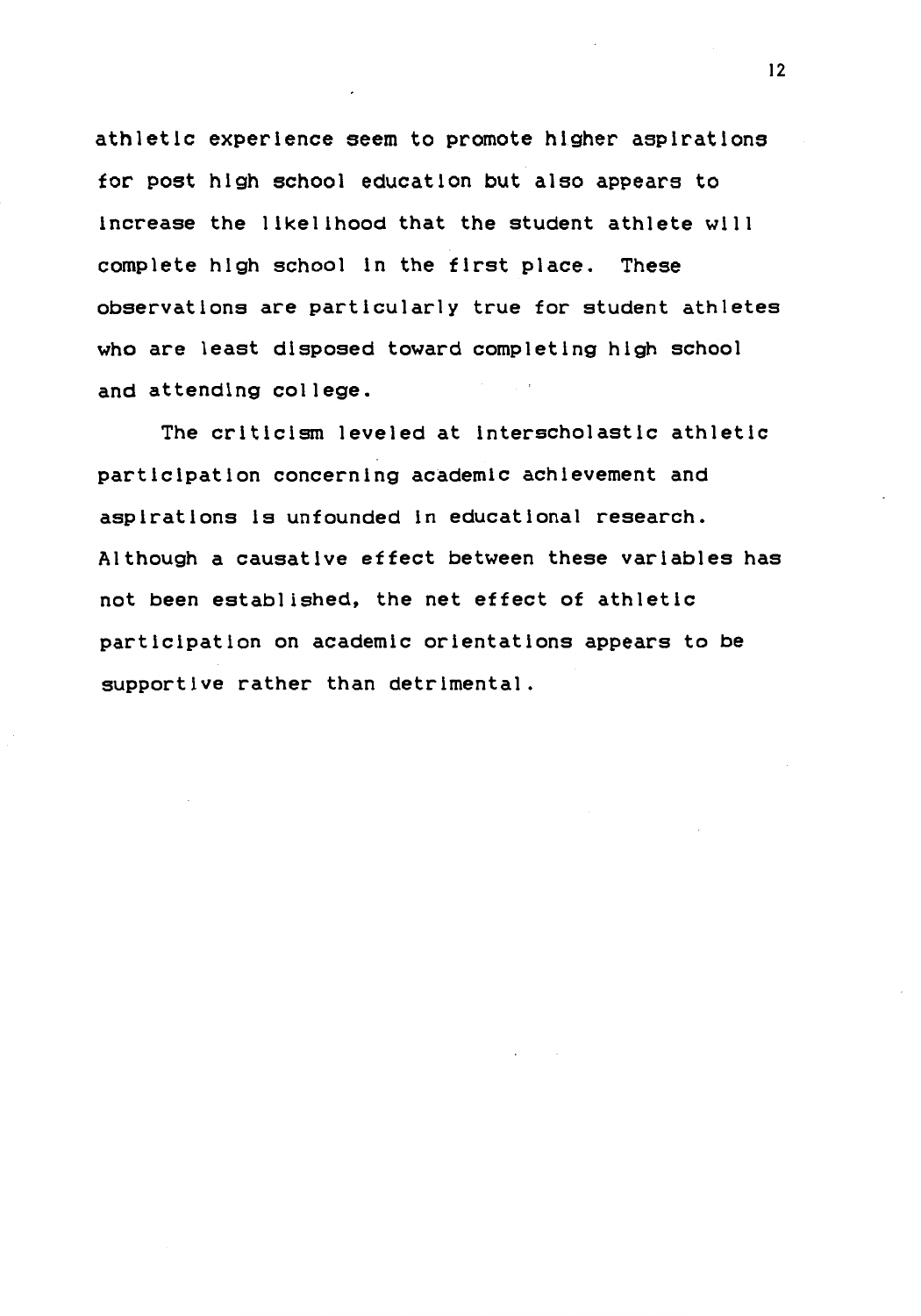#### REFERENCES

- Coleman, J. S. (1961). The Adolescent Society. New York: The Free Press.
- Eidsmoe, R. M. <1964). High school athletes are brighter. Journal of Health, Physical Education, and Recreation, 35(S), 53-54.
- Feltz, D. L., & Weiss, M. R.  $(1984)$ . The impact of girl~s· interscholastic sport participation on academic orientation. Research Quarterly, 55(4), 332-339.
- Hauser, W. J., & Lueptow, L.B. (1978). Participation in athletics and academic achievement: A replication and extension. The Sociological Quarterly, 19, 304-309.
- IHSAA activities report. <1981>. Boone, Iowa: Iowa High School Athletic Association.
- Landers, D. M., Feltz, D. L., Obermeier, G. E., & Brouse, T. R. <1978). Socialization via interscholastic athletics: its effects on educational attainment. Research Quarterly, ~. 475-483.
- The case for high school activities. (1987). Kansas City: National Federation of State High School Associations.